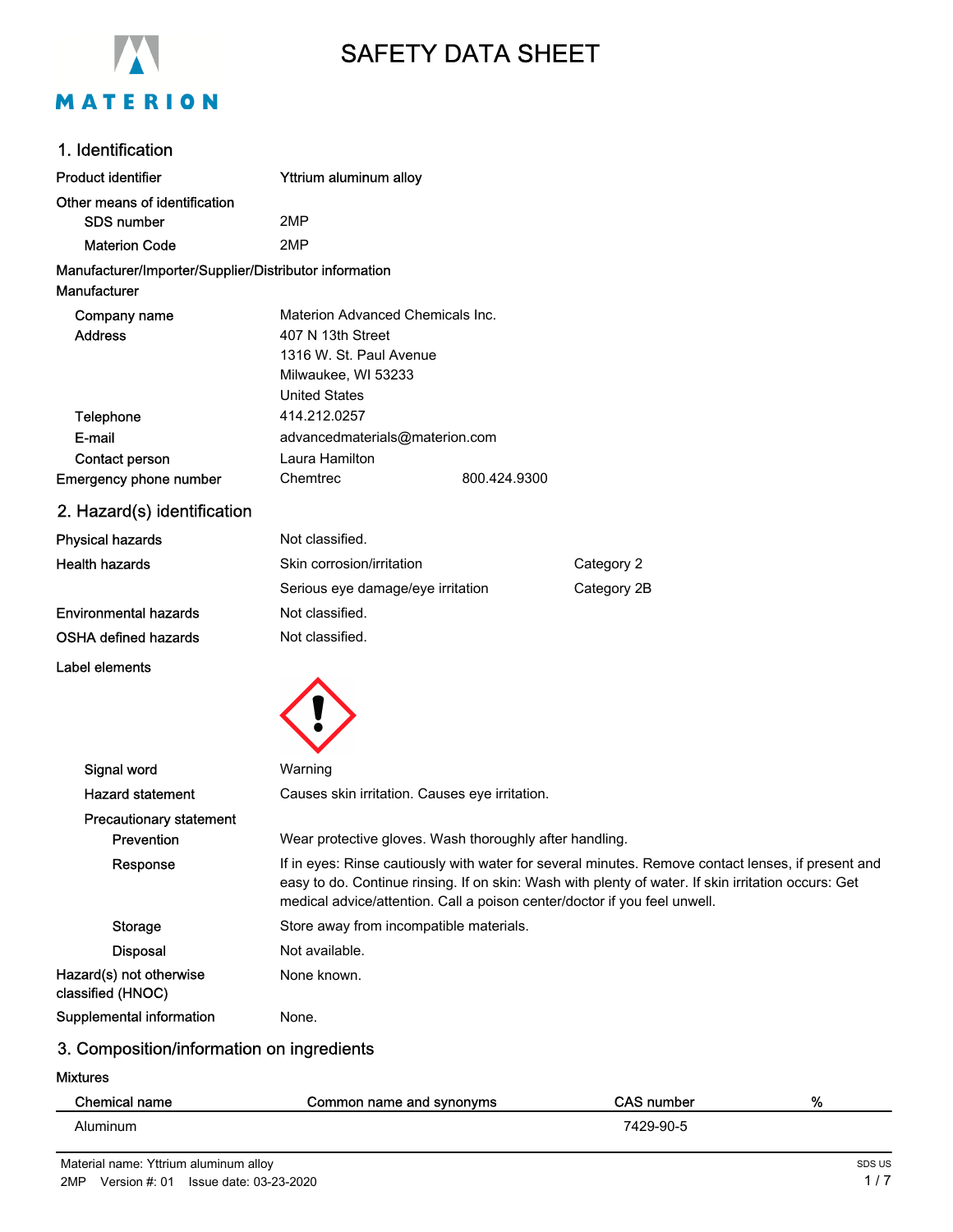| <b>Chemical name</b>                                                         | Common name and synonyms                                                                                                                                                                                                                                                                                                                                                                                                               | <b>CAS number</b>                                                                             | % |
|------------------------------------------------------------------------------|----------------------------------------------------------------------------------------------------------------------------------------------------------------------------------------------------------------------------------------------------------------------------------------------------------------------------------------------------------------------------------------------------------------------------------------|-----------------------------------------------------------------------------------------------|---|
| Yttrium                                                                      |                                                                                                                                                                                                                                                                                                                                                                                                                                        | 7440-65-5                                                                                     |   |
| 4. First-aid measures                                                        |                                                                                                                                                                                                                                                                                                                                                                                                                                        |                                                                                               |   |
| Inhalation                                                                   | Move to fresh air. Call a physician if symptoms develop or persist.                                                                                                                                                                                                                                                                                                                                                                    |                                                                                               |   |
| Skin contact                                                                 | Remove contaminated clothing. Wash with plenty of soap and water. If skin irritation occurs: Get<br>medical advice/attention. Wash contaminated clothing before reuse.                                                                                                                                                                                                                                                                 |                                                                                               |   |
| Eye contact                                                                  | Immediately flush eyes with plenty of water for at least 15 minutes. Remove contact lenses, if<br>present and easy to do. Continue rinsing. Get medical attention if irritation develops and persists.                                                                                                                                                                                                                                 |                                                                                               |   |
| Ingestion                                                                    | Rinse mouth. Get medical attention if symptoms occur.                                                                                                                                                                                                                                                                                                                                                                                  |                                                                                               |   |
| Most important<br>symptoms/effects, acute and<br>delayed                     | Irritation of eyes. Exposed individuals may experience eye tearing, redness, and discomfort. Skin<br>irritation. May cause redness and pain.                                                                                                                                                                                                                                                                                           |                                                                                               |   |
| Indication of immediate medical<br>attention and special treatment<br>needed | Symptoms may be delayed.                                                                                                                                                                                                                                                                                                                                                                                                               | Provide general supportive measures and treat symptomatically. Keep victim under observation. |   |
| <b>General information</b>                                                   | Ensure that medical personnel are aware of the material(s) involved, and take precautions to<br>protect themselves.                                                                                                                                                                                                                                                                                                                    |                                                                                               |   |
| 5. Fire-fighting measures                                                    |                                                                                                                                                                                                                                                                                                                                                                                                                                        |                                                                                               |   |
| Suitable extinguishing media                                                 | Powder. Dry sand.                                                                                                                                                                                                                                                                                                                                                                                                                      |                                                                                               |   |
| Unsuitable extinguishing media                                               | Do not use water jet as an extinguisher, as this will spread the fire. Carbon dioxide (CO2).                                                                                                                                                                                                                                                                                                                                           |                                                                                               |   |
| Specific hazards arising from<br>the chemical                                | During fire, gases hazardous to health may be formed.                                                                                                                                                                                                                                                                                                                                                                                  |                                                                                               |   |
| Special protective equipment<br>and precautions for firefighters             | Self-contained breathing apparatus and full protective clothing must be worn in case of fire.                                                                                                                                                                                                                                                                                                                                          |                                                                                               |   |
| Fire fighting<br>equipment/instructions                                      | Move containers from fire area if you can do so without risk.                                                                                                                                                                                                                                                                                                                                                                          |                                                                                               |   |
| Specific methods                                                             | Use standard firefighting procedures and consider the hazards of other involved materials.                                                                                                                                                                                                                                                                                                                                             |                                                                                               |   |
| General fire hazards                                                         | No unusual fire or explosion hazards noted.                                                                                                                                                                                                                                                                                                                                                                                            |                                                                                               |   |
| 6. Accidental release measures                                               |                                                                                                                                                                                                                                                                                                                                                                                                                                        |                                                                                               |   |
| Personal precautions, protective<br>equipment and emergency<br>procedures    | Keep unnecessary personnel away. Keep people away from and upwind of spill/leak. Wear<br>appropriate protective equipment and clothing during clean-up. Do not touch damaged containers<br>or spilled material unless wearing appropriate protective clothing. Ensure adequate ventilation.<br>Local authorities should be advised if significant spillages cannot be contained. For personal<br>protection, see section 8 of the SDS. |                                                                                               |   |
| Methods and materials for<br>containment and cleaning up                     | Large Spills: Stop the flow of material, if this is without risk. Dike the spilled material, where this is<br>possible. Absorb in vermiculite, dry sand or earth and place into containers. Following product<br>recovery, flush area with water.                                                                                                                                                                                      |                                                                                               |   |
|                                                                              | Small Spills: Wipe up with absorbent material (e.g. cloth, fleece). Clean surface thoroughly to<br>remove residual contamination.                                                                                                                                                                                                                                                                                                      |                                                                                               |   |
|                                                                              | Never return spills to original containers for re-use. For waste disposal, see section 13 of the SDS.                                                                                                                                                                                                                                                                                                                                  |                                                                                               |   |
| <b>Environmental precautions</b>                                             | Avoid discharge into drains, water courses or onto the ground.                                                                                                                                                                                                                                                                                                                                                                         |                                                                                               |   |
| 7. Handling and storage                                                      |                                                                                                                                                                                                                                                                                                                                                                                                                                        |                                                                                               |   |
| Precautions for safe handling                                                | Avoid contact with eyes, skin, and clothing. Avoid prolonged exposure. Provide adequate<br>ventilation. Wear appropriate personal protective equipment. Observe good industrial hygiene<br>practices.                                                                                                                                                                                                                                  |                                                                                               |   |
| Conditions for safe storage,<br>including any incompatibilities              | Store in tightly closed container. Store away from incompatible materials (see Section 10 of the<br>SDS).                                                                                                                                                                                                                                                                                                                              |                                                                                               |   |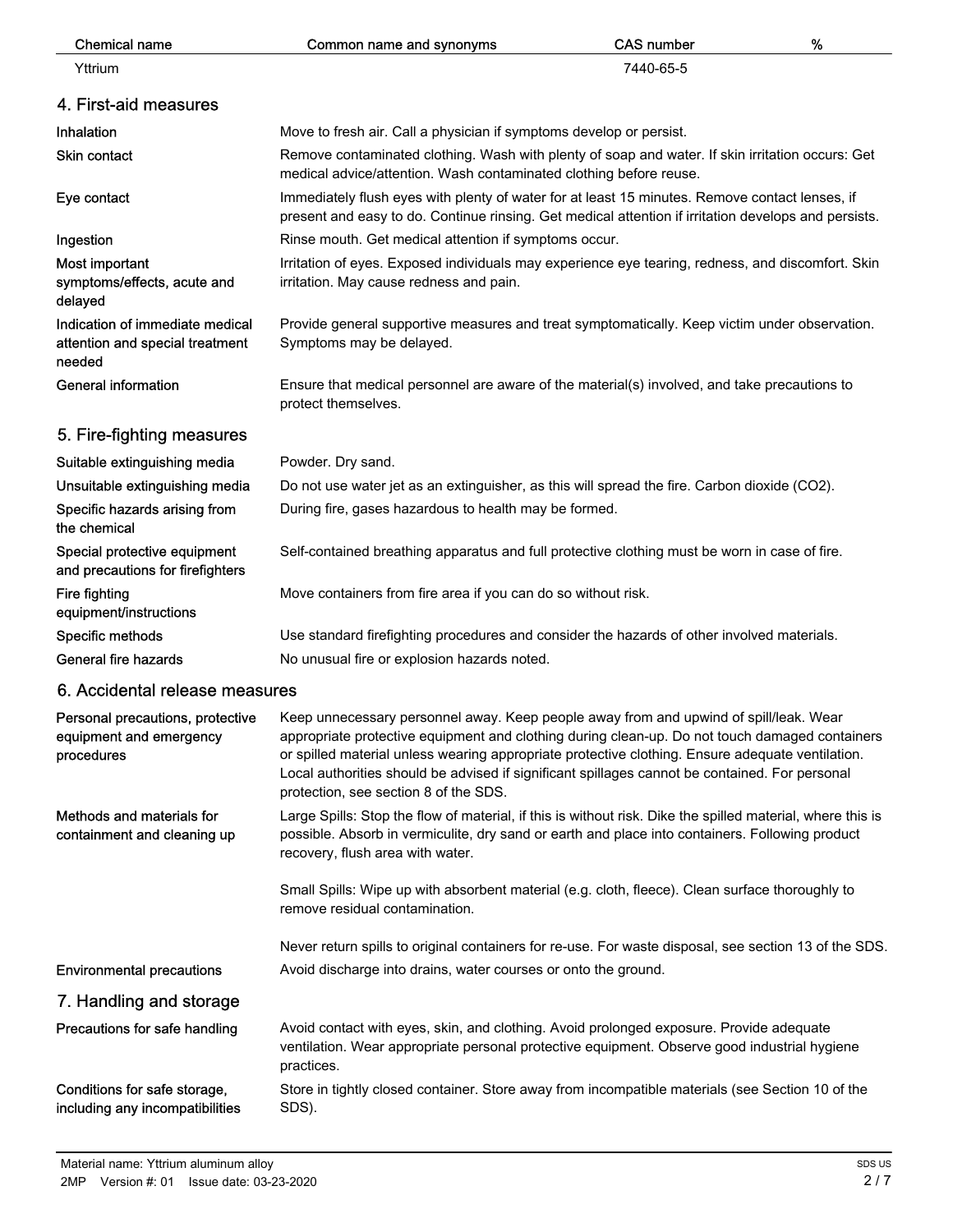# 8. Exposure controls/personal protection

## Occupational exposure limits

The following constituents are the only constituents of the product which have a PEL, TLV or other recommended exposure limit. At this time, the other constituents have no known exposure limits.

|                                             | US. OSHA Table Z-1 Limits for Air Contaminants (29 CFR 1910.1000)                                                                                                                                                                                                                                                                                                                                                |                   |                                       |
|---------------------------------------------|------------------------------------------------------------------------------------------------------------------------------------------------------------------------------------------------------------------------------------------------------------------------------------------------------------------------------------------------------------------------------------------------------------------|-------------------|---------------------------------------|
| Components                                  | <b>Type</b>                                                                                                                                                                                                                                                                                                                                                                                                      | Value             | Form                                  |
| Aluminum (CAS 7429-90-5)                    | PEL                                                                                                                                                                                                                                                                                                                                                                                                              | 5 mg/m3           | Respirable fraction.                  |
|                                             |                                                                                                                                                                                                                                                                                                                                                                                                                  | 15 mg/m3          | Total dust.                           |
| Yttrium (CAS 7440-65-5)                     | PEL                                                                                                                                                                                                                                                                                                                                                                                                              | 1 $mg/m3$         |                                       |
| US. OSHA Table Z-3 (29 CFR 1910.1000)       |                                                                                                                                                                                                                                                                                                                                                                                                                  |                   |                                       |
| Components                                  | <b>Type</b>                                                                                                                                                                                                                                                                                                                                                                                                      | Value             | Form                                  |
| Aluminum (CAS 7429-90-5)                    | <b>TWA</b>                                                                                                                                                                                                                                                                                                                                                                                                       | $5$ mg/m $3$      | Respirable fraction.                  |
|                                             |                                                                                                                                                                                                                                                                                                                                                                                                                  | $15 \text{ mg/m}$ | Total dust.                           |
|                                             |                                                                                                                                                                                                                                                                                                                                                                                                                  | 50 mppcf          | Total dust.                           |
|                                             |                                                                                                                                                                                                                                                                                                                                                                                                                  | 15 mppcf          | Respirable fraction.                  |
| <b>US. ACGIH Threshold Limit Values</b>     |                                                                                                                                                                                                                                                                                                                                                                                                                  |                   |                                       |
| Components                                  | <b>Type</b>                                                                                                                                                                                                                                                                                                                                                                                                      | Value             | Form                                  |
| Aluminum (CAS 7429-90-5)                    | <b>TWA</b>                                                                                                                                                                                                                                                                                                                                                                                                       | 1 mg/m $3$        | Respirable fraction.                  |
| Yttrium (CAS 7440-65-5)                     | <b>TWA</b>                                                                                                                                                                                                                                                                                                                                                                                                       | 1 $mg/m3$         |                                       |
| US. NIOSH: Pocket Guide to Chemical Hazards |                                                                                                                                                                                                                                                                                                                                                                                                                  |                   |                                       |
| Components                                  | <b>Type</b>                                                                                                                                                                                                                                                                                                                                                                                                      | Value             | Form                                  |
| Aluminum (CAS 7429-90-5)                    | <b>TWA</b>                                                                                                                                                                                                                                                                                                                                                                                                       | $5 \text{ mg/m}$  | Respirable.                           |
|                                             |                                                                                                                                                                                                                                                                                                                                                                                                                  | $5 \text{ mg/m}$  | Welding fume or<br>pyrophoric powder. |
|                                             |                                                                                                                                                                                                                                                                                                                                                                                                                  | $10$ mg/m $3$     | Total                                 |
| Yttrium (CAS 7440-65-5)                     | <b>TWA</b>                                                                                                                                                                                                                                                                                                                                                                                                       | 1 $mg/m3$         |                                       |
|                                             | US. California Code of Regulations, Title 8, Section 5155. Airborne Contaminants                                                                                                                                                                                                                                                                                                                                 |                   |                                       |
| Components                                  | <b>Type</b>                                                                                                                                                                                                                                                                                                                                                                                                      | Value             | Form                                  |
|                                             |                                                                                                                                                                                                                                                                                                                                                                                                                  |                   |                                       |
| Aluminum (CAS 7429-90-5)                    | PEL                                                                                                                                                                                                                                                                                                                                                                                                              | $5 \text{ mg/m}$  | Pyrophoric powder.                    |
|                                             |                                                                                                                                                                                                                                                                                                                                                                                                                  | 5 mg/m3           | Respirable fraction.                  |
|                                             |                                                                                                                                                                                                                                                                                                                                                                                                                  | 5 mg/m3           | Welding fume.                         |
|                                             |                                                                                                                                                                                                                                                                                                                                                                                                                  | 10 mg/m3          | Total dust.                           |
| <b>Biological limit values</b>              | No biological exposure limits noted for the ingredient(s).                                                                                                                                                                                                                                                                                                                                                       |                   |                                       |
| Appropriate engineering controls            | Good general ventilation should be used. Ventilation rates should be matched to conditions. If<br>applicable, use process enclosures, local exhaust ventilation, or other engineering controls to<br>maintain airborne levels below recommended exposure limits. If exposure limits have not been<br>established, maintain airborne levels to an acceptable level. Provide eyewash station and safety<br>shower. |                   |                                       |
| Eye/face protection                         | Individual protection measures, such as personal protective equipment<br>Wear safety glasses with side shields (or goggles).                                                                                                                                                                                                                                                                                     |                   |                                       |
| Skin protection<br>Hand protection          | Wear appropriate chemical resistant gloves.                                                                                                                                                                                                                                                                                                                                                                      |                   |                                       |
| Other                                       | Wear appropriate chemical resistant clothing.                                                                                                                                                                                                                                                                                                                                                                    |                   |                                       |
| <b>Respiratory protection</b>               | In case of insufficient ventilation, wear suitable respiratory equipment.                                                                                                                                                                                                                                                                                                                                        |                   |                                       |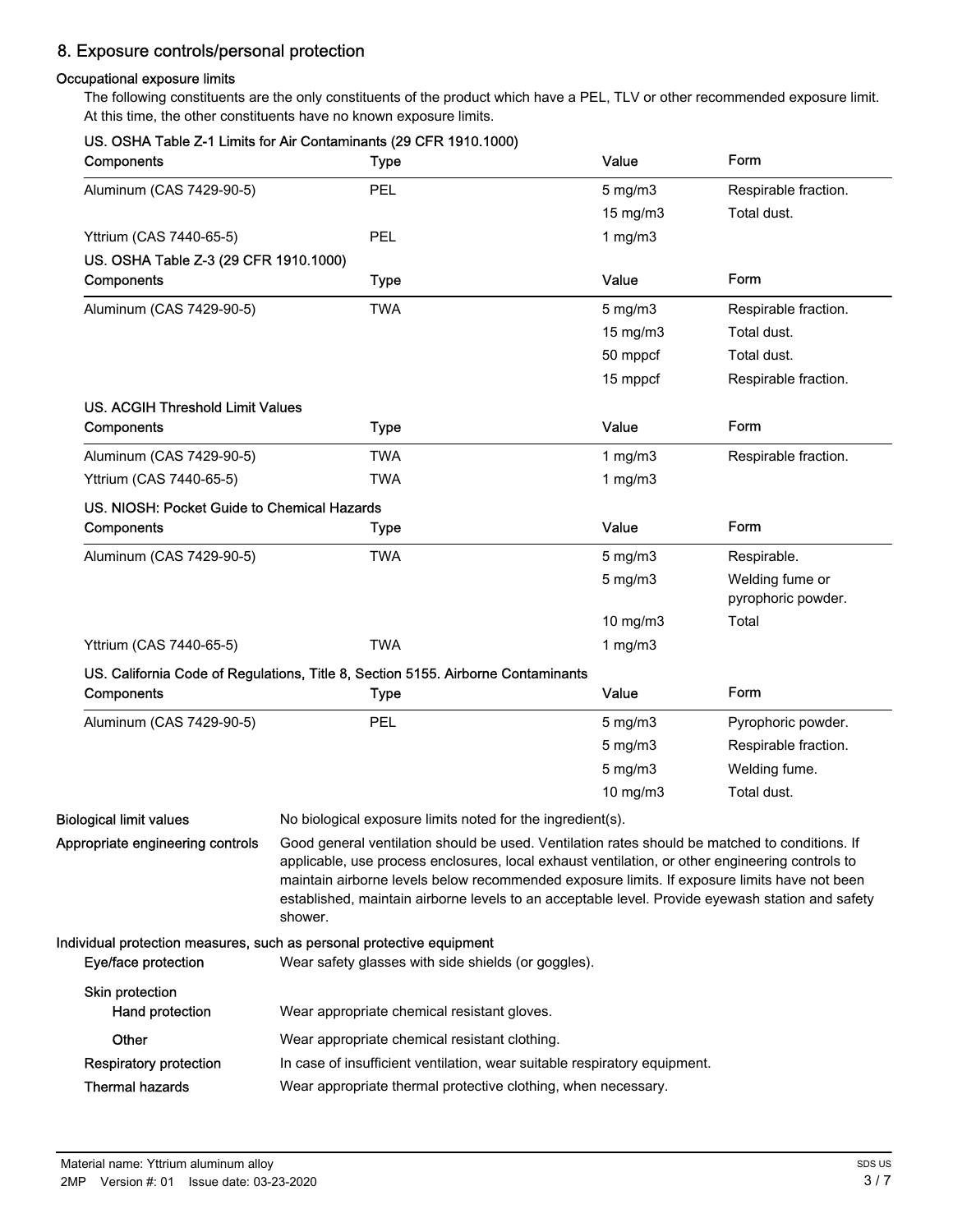Always observe good personal hygiene measures, such as washing after handling the material and before eating, drinking, and/or smoking. Routinely wash work clothing and protective equipment to remove contaminants.

# 9. Physical and chemical properties

| Appearance            |  |
|-----------------------|--|
| <b>Physical state</b> |  |

| <b>Physical state</b>                        | Solid.                                                                                                                     |
|----------------------------------------------|----------------------------------------------------------------------------------------------------------------------------|
| Form                                         | Solid.                                                                                                                     |
| Color                                        | Not available.                                                                                                             |
| Odor                                         | Not available.                                                                                                             |
| Odor threshold                               | Not available.                                                                                                             |
| pH                                           | Not available.                                                                                                             |
| Melting point/freezing point                 | 1220 °F (660 °C) estimated                                                                                                 |
| Initial boiling point and boiling<br>range   | 4220.6 °F (2327 °C) estimated                                                                                              |
| Flash point                                  | Not available.                                                                                                             |
| <b>Evaporation rate</b>                      | Not available.                                                                                                             |
| Flammability (solid, gas)                    | Not available.                                                                                                             |
| Upper/lower flammability or explosive limits |                                                                                                                            |
| <b>Flammability limit - lower</b><br>$(\%)$  | Not available.                                                                                                             |
| <b>Flammability limit - upper</b><br>(%)     | Not available.                                                                                                             |
| Explosive limit - lower (%)                  | Not available.                                                                                                             |
| Explosive limit - upper (%)                  | Not available.                                                                                                             |
| Vapor pressure                               | 0.00001 hPa estimated                                                                                                      |
| Vapor density                                | Not available.                                                                                                             |
| <b>Relative density</b>                      | Not available.                                                                                                             |
| Solubility(ies)<br>Solubility (water)        | Not available.                                                                                                             |
| <b>Partition coefficient</b>                 | Not available.                                                                                                             |
| (n-octanol/water)                            |                                                                                                                            |
| Auto-ignition temperature                    | Not available.                                                                                                             |
| <b>Decomposition temperature</b>             | Not available.                                                                                                             |
| <b>Viscosity</b>                             | Not available.                                                                                                             |
| Other information                            |                                                                                                                            |
| <b>Density</b>                               | 2.70 g/cm3 estimated                                                                                                       |
| <b>Explosive properties</b>                  | Not explosive.                                                                                                             |
| <b>Oxidizing properties</b>                  | Not oxidizing.                                                                                                             |
| Specific gravity                             | 2.7 estimated                                                                                                              |
| 10. Stability and reactivity                 |                                                                                                                            |
| Reactivity                                   | The product is stable and non-reactive under normal conditions of use, storage and transport.                              |
| <b>Chemical stability</b>                    | Material is stable under normal conditions.                                                                                |
| Possibility of hazardous<br>reactions        | No dangerous reaction known under conditions of normal use.                                                                |
| <b>Conditions to avoid</b>                   | Keep away from heat, hot surfaces, sparks, open flames and other ignition sources. Contact with<br>incompatible materials. |
| Incompatible materials                       | Strong oxidizing agents.                                                                                                   |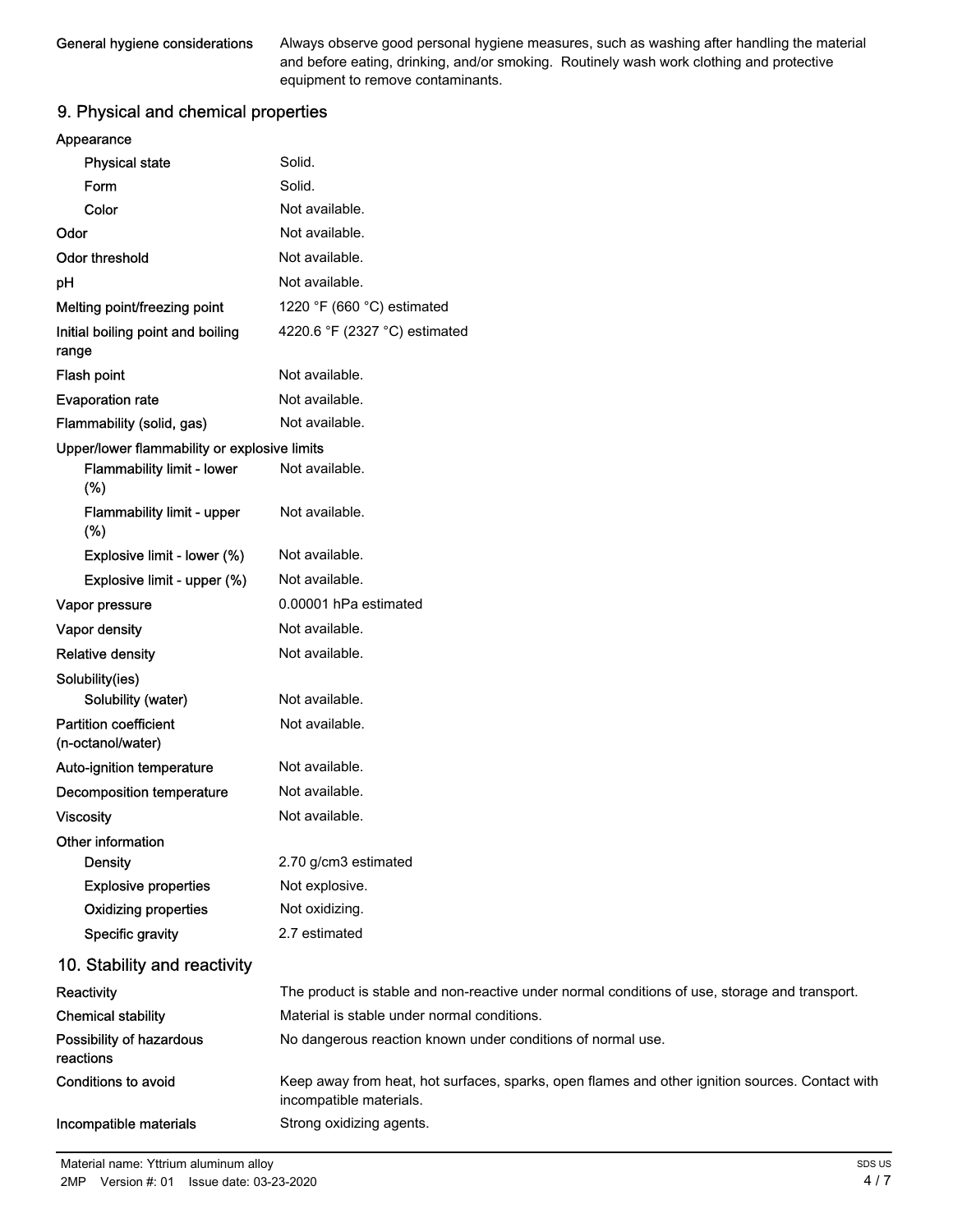products

Hazardous decomposition No hazardous decomposition products are known.

11. Toxicological information

| Information on likely routes of exposure<br>Inhalation                             | Prolonged inhalation may be harmful.                                                                                                                                                                  |
|------------------------------------------------------------------------------------|-------------------------------------------------------------------------------------------------------------------------------------------------------------------------------------------------------|
| <b>Skin contact</b>                                                                | Causes skin irritation.                                                                                                                                                                               |
| Eye contact                                                                        | Causes eye irritation.                                                                                                                                                                                |
| Ingestion                                                                          | Expected to be a low ingestion hazard.                                                                                                                                                                |
| Symptoms related to the<br>physical, chemical and<br>toxicological characteristics | Irritation of eyes. Exposed individuals may experience eye tearing, redness, and discomfort. Skin<br>irritation. May cause redness and pain.                                                          |
| Information on toxicological effects                                               |                                                                                                                                                                                                       |
| <b>Acute toxicity</b>                                                              | Not known.                                                                                                                                                                                            |
| Skin corrosion/irritation                                                          | Causes skin irritation.                                                                                                                                                                               |
| Serious eye damage/eye<br>irritation                                               | Causes eye irritation.                                                                                                                                                                                |
| Respiratory or skin sensitization                                                  |                                                                                                                                                                                                       |
| <b>Respiratory sensitization</b>                                                   | Not a respiratory sensitizer.                                                                                                                                                                         |
| Skin sensitization                                                                 | This product is not expected to cause skin sensitization.                                                                                                                                             |
| Germ cell mutagenicity                                                             | No data available to indicate product or any components present at greater than 0.1% are<br>mutagenic or genotoxic.                                                                                   |
| Carcinogenicity                                                                    | Not classifiable as to carcinogenicity to humans.                                                                                                                                                     |
| IARC Monographs. Overall Evaluation of Carcinogenicity                             |                                                                                                                                                                                                       |
| Not listed.                                                                        |                                                                                                                                                                                                       |
|                                                                                    | OSHA Specifically Regulated Substances (29 CFR 1910.1001-1052)                                                                                                                                        |
| Not regulated.                                                                     | US. National Toxicology Program (NTP) Report on Carcinogens                                                                                                                                           |
| Not listed.                                                                        |                                                                                                                                                                                                       |
| <b>Reproductive toxicity</b>                                                       | This product is not expected to cause reproductive or developmental effects.                                                                                                                          |
| Specific target organ toxicity -<br>single exposure                                | Not classified.                                                                                                                                                                                       |
| Specific target organ toxicity -<br>repeated exposure                              | Not classified.                                                                                                                                                                                       |
| Aspiration hazard                                                                  | Not an aspiration hazard.                                                                                                                                                                             |
| <b>Chronic effects</b>                                                             | Prolonged inhalation may be harmful.                                                                                                                                                                  |
| 12. Ecological information                                                         |                                                                                                                                                                                                       |
| <b>Ecotoxicity</b>                                                                 | The product is not classified as environmentally hazardous. However, this does not exclude the<br>possibility that large or frequent spills can have a harmful or damaging effect on the environment. |
| Persistence and degradability                                                      | No data is available on the degradability of any ingredients in the mixture.                                                                                                                          |
| <b>Bioaccumulative potential</b>                                                   | No data available.                                                                                                                                                                                    |
| Mobility in soil                                                                   | No data available.                                                                                                                                                                                    |
| Other adverse effects                                                              | No other adverse environmental effects (e.g. ozone depletion, photochemical ozone creation<br>potential, endocrine disruption, global warming potential) are expected from this component.            |
| 13. Disposal considerations                                                        |                                                                                                                                                                                                       |
| <b>Disposal instructions</b>                                                       | Collect and reclaim or dispose in sealed containers at licensed waste disposal site. Dispose of<br>contents/container in accordance with local/regional/national/international regulations.           |
| Local disposal regulations                                                         | Dispose in accordance with all applicable regulations.                                                                                                                                                |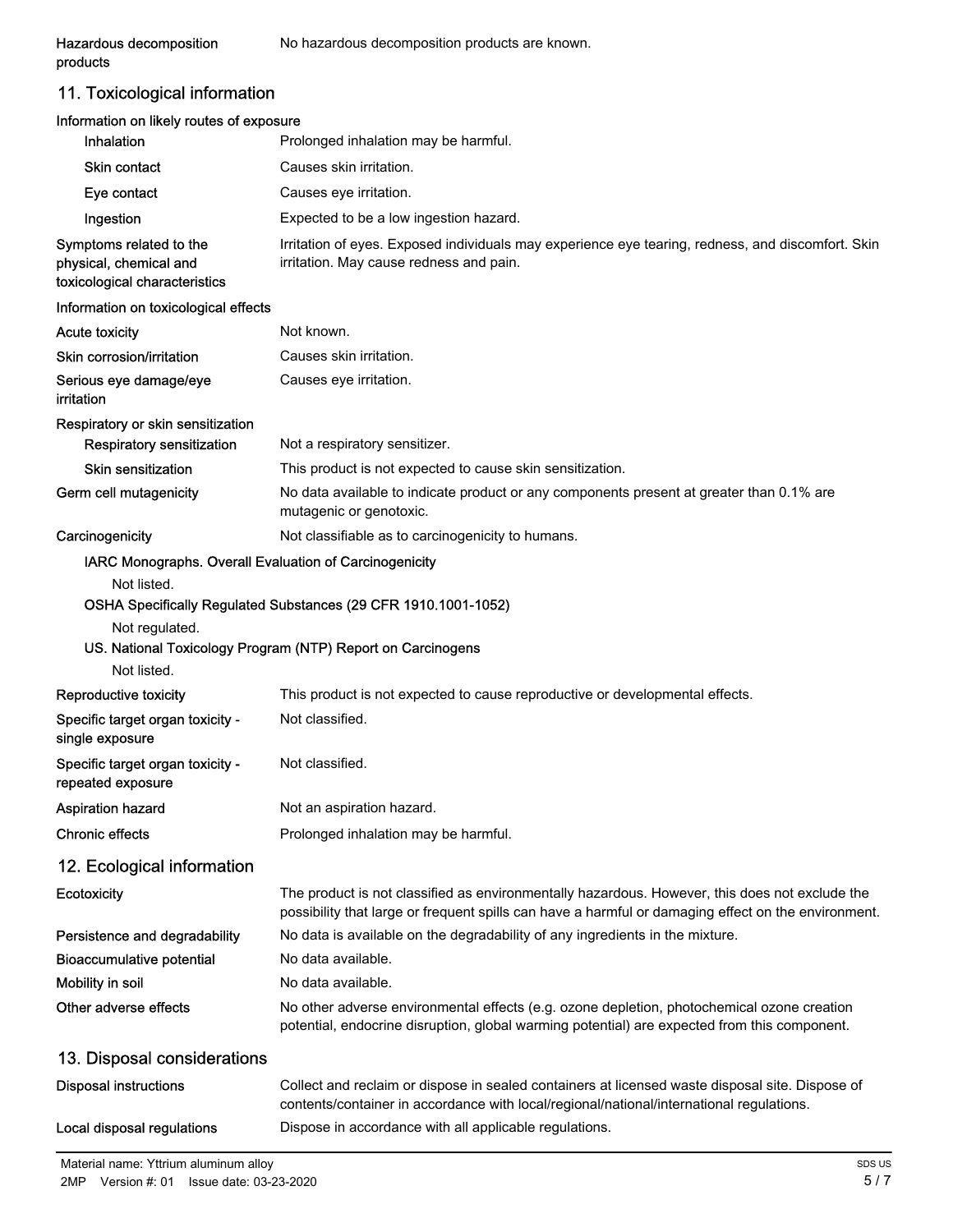| Hazardous waste code                     | The waste code should be assigned in discussion between the user, the producer and the waste<br>disposal company.                                                                                                      |
|------------------------------------------|------------------------------------------------------------------------------------------------------------------------------------------------------------------------------------------------------------------------|
| Waste from residues / unused<br>products | Dispose of in accordance with local regulations. Empty containers or liners may retain some<br>product residues. This material and its container must be disposed of in a safe manner (see:<br>Disposal instructions). |
| Contaminated packaging                   | Since emptied containers may retain product residue, follow label warnings even after container is<br>emptied. Empty containers should be taken to an approved waste handling site for recycling or<br>disposal.       |
| 14. Transport information                |                                                                                                                                                                                                                        |
| <b>DOT</b>                               |                                                                                                                                                                                                                        |
| Not regulated as dangerous goods.        |                                                                                                                                                                                                                        |
| IATA.                                    |                                                                                                                                                                                                                        |

# IATA

Not regulated as dangerous goods.

#### IMDG

Not regulated as dangerous goods.

## 15. Regulatory information

US federal regulations

This product is a "Hazardous Chemical" as defined by the OSHA Hazard Communication Standard, 29 CFR 1910.1200.

#### Toxic Substances Control Act (TSCA)

Not regulated.

TSCA Section 12(b) Export Notification (40 CFR 707, Subpt. D)

CERCLA Hazardous Substance List (40 CFR 302.4)

## Not listed.

#### SARA 304 Emergency release notification

Not regulated.

#### OSHA Specifically Regulated Substances (29 CFR 1910.1001-1052)

Not regulated.

## Superfund Amendments and Reauthorization Act of 1986 (SARA)

## SARA 302 Extremely hazardous substance

Not listed.

| SARA 311/312 Hazardous | Yes |
|------------------------|-----|
|------------------------|-----|

chemical

Classified hazard Serious eye damage or eye irritation

# categories

#### SARA 313 (TRI reporting)

| <b>Chemical name</b>                                                             | <b>CAS number</b> | % by wt. |  |
|----------------------------------------------------------------------------------|-------------------|----------|--|
| Aluminum                                                                         | 7429-90-5         |          |  |
| Other federal regulations                                                        |                   |          |  |
| Clean Air Act (CAA) Section 112 Hazardous Air Pollutants (HAPs) List             |                   |          |  |
| Not regulated.                                                                   |                   |          |  |
| Clean Air Act (CAA) Section 112(r) Accidental Release Prevention (40 CFR 68.130) |                   |          |  |

Not regulated.

#### Safe Drinking Water Act Not regulated. (SDWA)

#### US state regulations

#### California Proposition 65

California Safe Drinking Water and Toxic Enforcement Act of 1986 (Proposition 65): This material is not known to contain any chemicals currently listed as carcinogens or reproductive toxins. For more information go to www.P65Warnings.ca.gov.